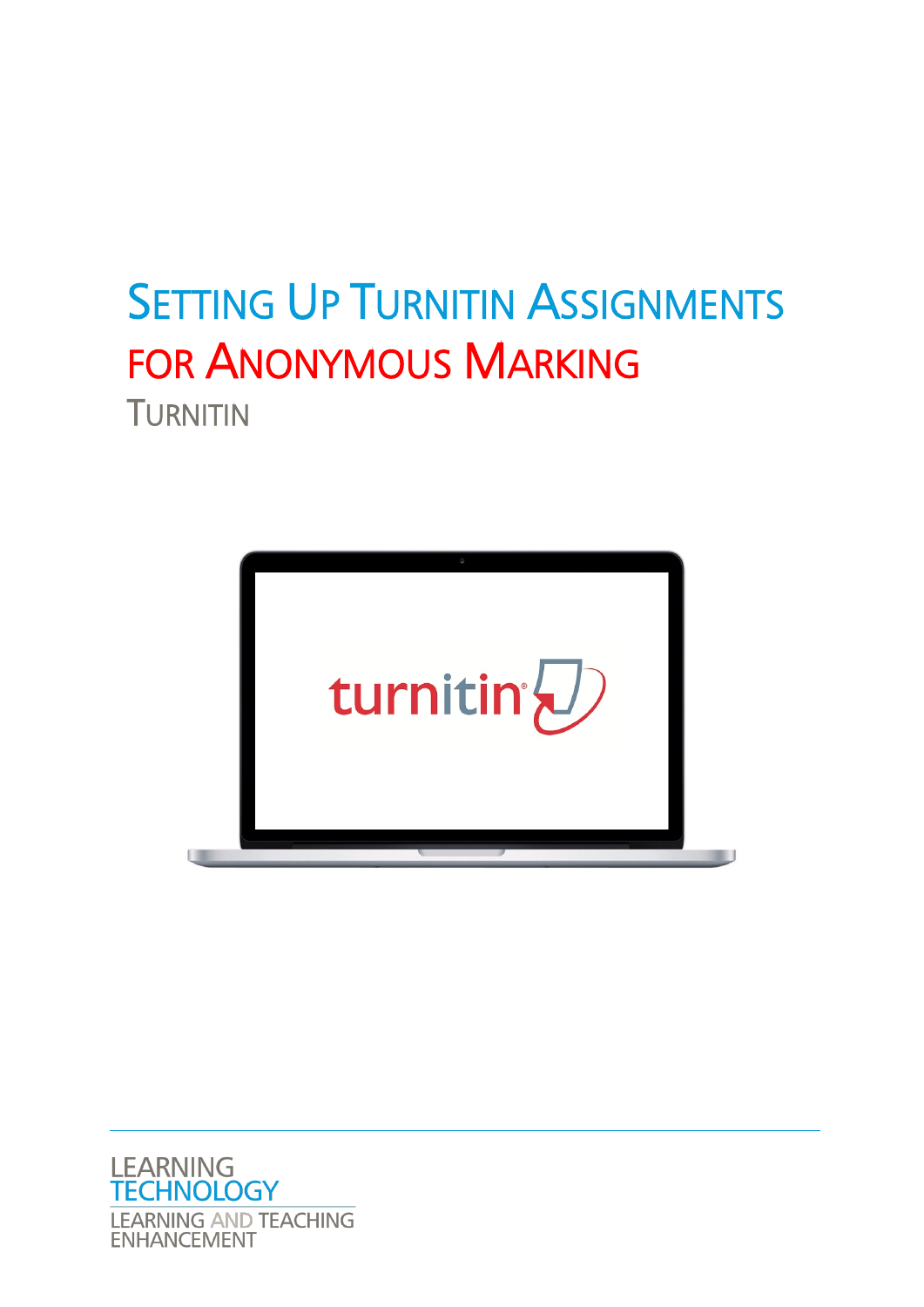### **CONTENTS**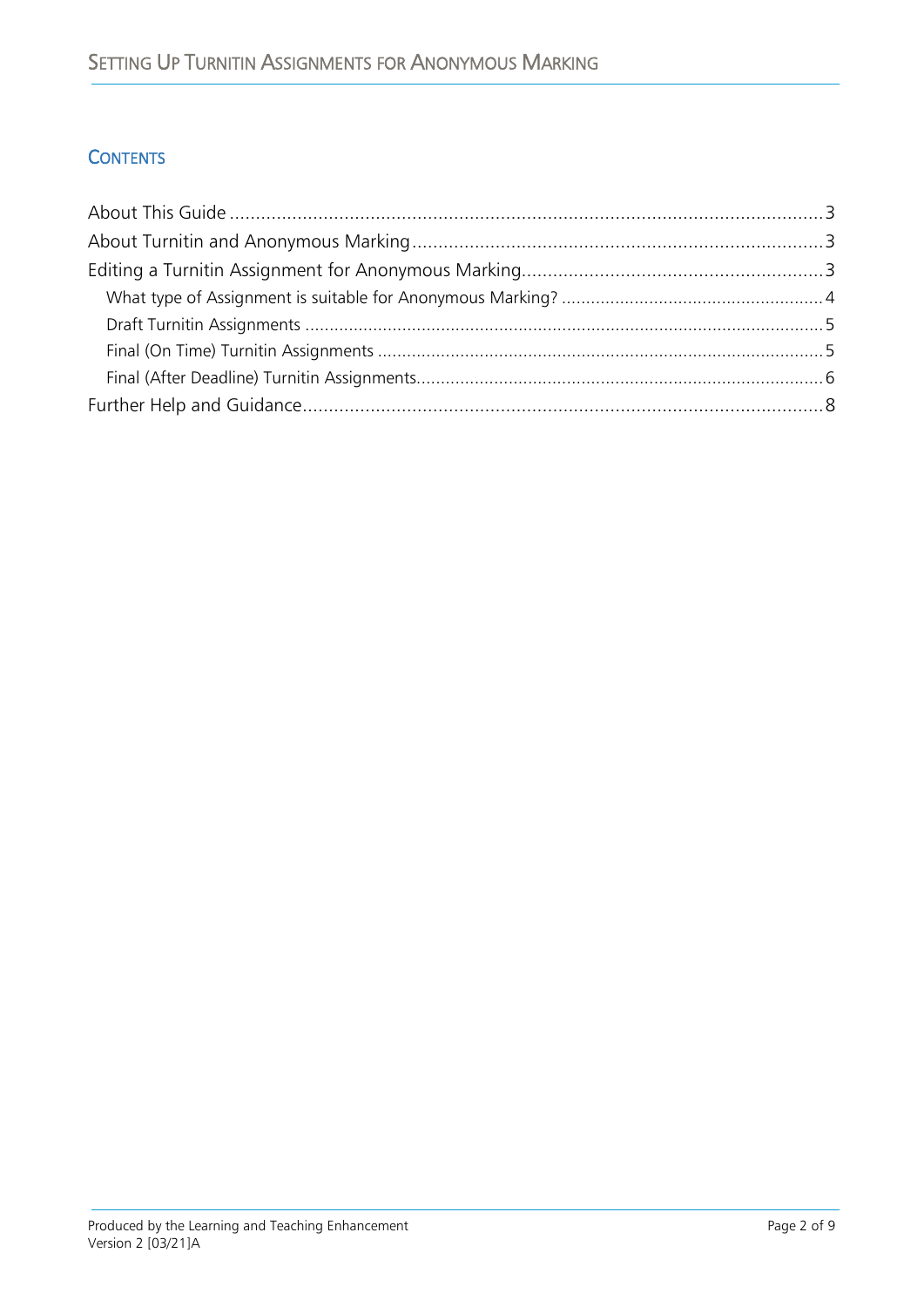# <span id="page-2-0"></span>**ABOUT THIS GUIDE**

This is a guide to enable the anonymous marking option on new or existing Turnitin assignments.

Please refer to the *Setting Up Turnitin Assignments (Standard Setup)* [add link] guide on how to set up or edit existing Turnitin Assignments using the standardised University requirement first before using this guide on making specific changes to enable anonymous marking.

# <span id="page-2-1"></span>ABOUT TURNITIN AND ANONYMOUS MARKING

Turnitin has the facility to enable anonymous marking to take place. There are some key considerations that warrant highlighting:

- It should be noted that the post date is the un-anonymisation point, as well as the point for releasing feedback to students, and it's essential that any changes to set the Post Date back are made before it initially passes or is irrevocably de-anonymised.
- The option to individually un-anonymise a student's name is a last resort and that establishing the owner of a submission in question, or locating a specific student's submission, will usually be done via a Student ID look up.
- Anonymous marking cannot be enabled on a Turnitin submission point once a submission has been made.

For further advice and guidance, please refer to the *Anonymous Marking Policy* [add link], *Anonymous Marking Staff Guidance* [add link], and the *Troubleshooting with Anonymous Marking on Turnitin* [add link] documents.

# <span id="page-2-2"></span>EDITING A TURNITIN ASSIGNMENT FOR ANONYMOUS MARKING

- 1. With Edit Mode ON
- 2. Go to your Turnitin submission point, click on the grey button next to the Turnitin assignment name and choose Edit from the drop-down menu.

| <b>FINAL Submission - Assessment 1</b>                                                   |                            |  |
|------------------------------------------------------------------------------------------|----------------------------|--|
| This is the FINAL Turnitin Assignment (sub)<br>reached. Guidance on how to submit is pro |                            |  |
| contact: i-zone@canterbury.ac.uk<br>>> View/Complete                                     | Edit                       |  |
|                                                                                          | Adaptive Release           |  |
|                                                                                          | Adaptive Release: Advanced |  |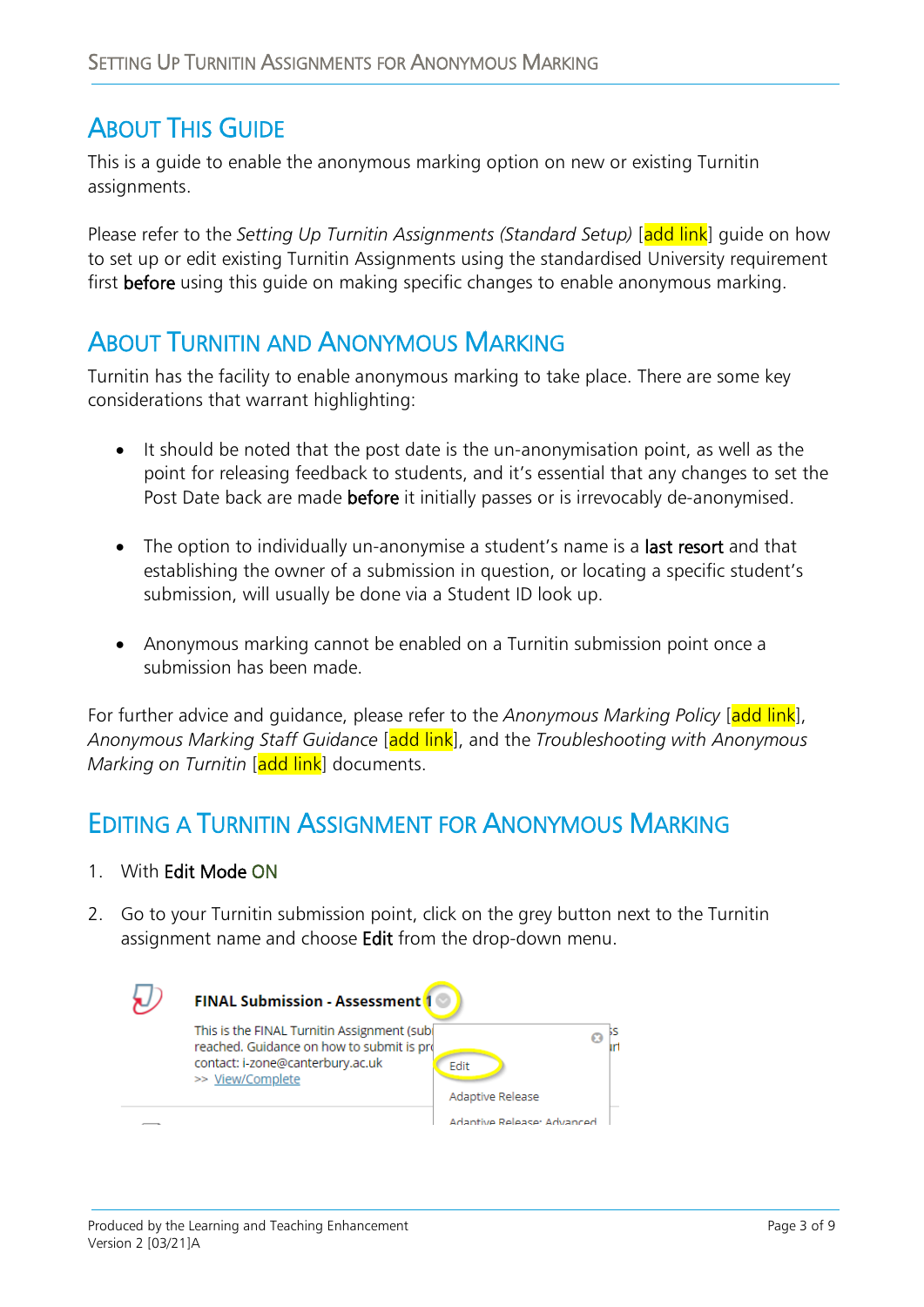## <span id="page-3-0"></span>WHAT TYPE OF ASSIGNMENT IS SUITABLE FOR ANONYMOUS MARKING?

Refer to the *Anonymous Marking Policy* [add link] document to ascertain which forms of assessment are appropriate for anonymous marking where students have to submit work through Turnitin.

If in doubt, please consult with the Module Leader or Course Director to help determine whether the chosen assessment needs to be anonymously marked or not. It is important to ensure that both administrators and academics are aware of which Turnitin submission points are to and have been set up for anonymous marking.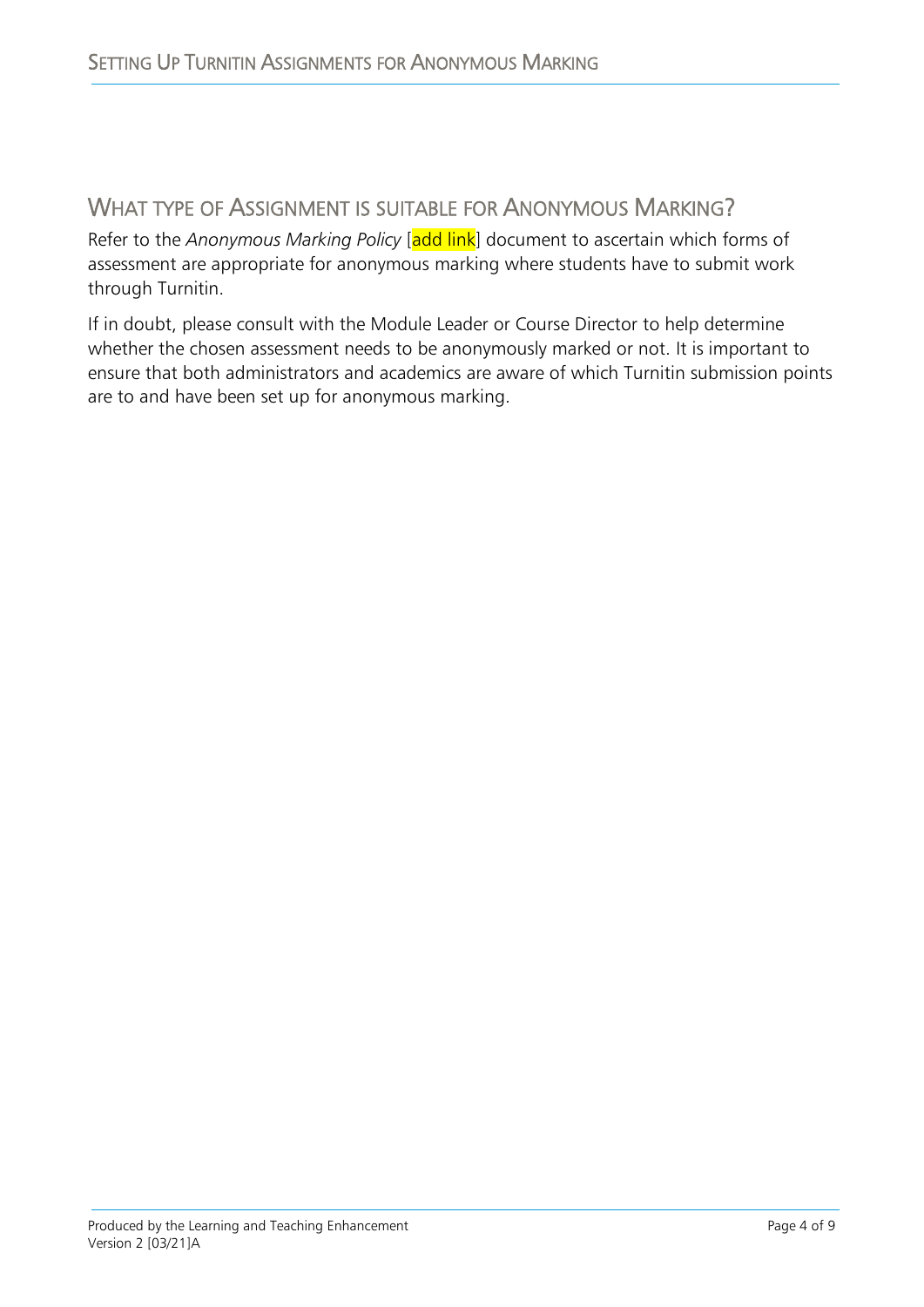### <span id="page-4-0"></span>DRAFT TURNITIN ASSIGNMENTS

IMPORTANT NOTE: All final draft submission points should be anonymised. This refers to the draft submission points which come pre-set in new module Blackboards, which are used for student 'self-service' only. Please refer to the Policy [add link] for separate arrangements for formative assessment, including feedback on drafts.

Do not change the Post Date to be any earlier than the last student's assessment for the module, including re-assessment, so that anonymity is preserved throughout.

Open the Optional Settings:



Amend the special instructions area as appropriate, for example adding Course Administrator contact details (not Tutor contact details), and a sentence to say that the submission point is anonymised referring to student guidance. Furthermore, emphasise that the submission point is for student 'self-service' only and they should not be receiving any feedback on submissions to these points:

Enter special instructions <sup>O</sup>

This is a DRAFT Turnitin Assignment (submission point). You may use this to generate an Originality Report on a draft of your assessment, before making your final submission to the relevant FINAL or AFTER DEADLINE submission point. If you have any further questions regarding your assessments, please contact your Module Tutor. If you experience a technical issue, please contact: i-zone@canterbury.ac.uk

Finally, ensure remaining settings are exactly as follows;

#### Enable anonymous marking? Yes

Enable anonymous marking? <sup>O</sup>  $\odot$  Yes  $O$ <sub>No</sub>

Then select Submit, wait a few seconds and then select OK.

## <span id="page-4-1"></span>FINAL (ON TIME) TURNITIN ASSIGNMENTS

IMPORTANT: Please ensure any subsequent changes to the Post Date are made before the Post Date passes or the marker will not be able to mark anonymously after that, even when retrospectively set the Post Date back, for example to provide more time for marking.

Open the Optional Settings:

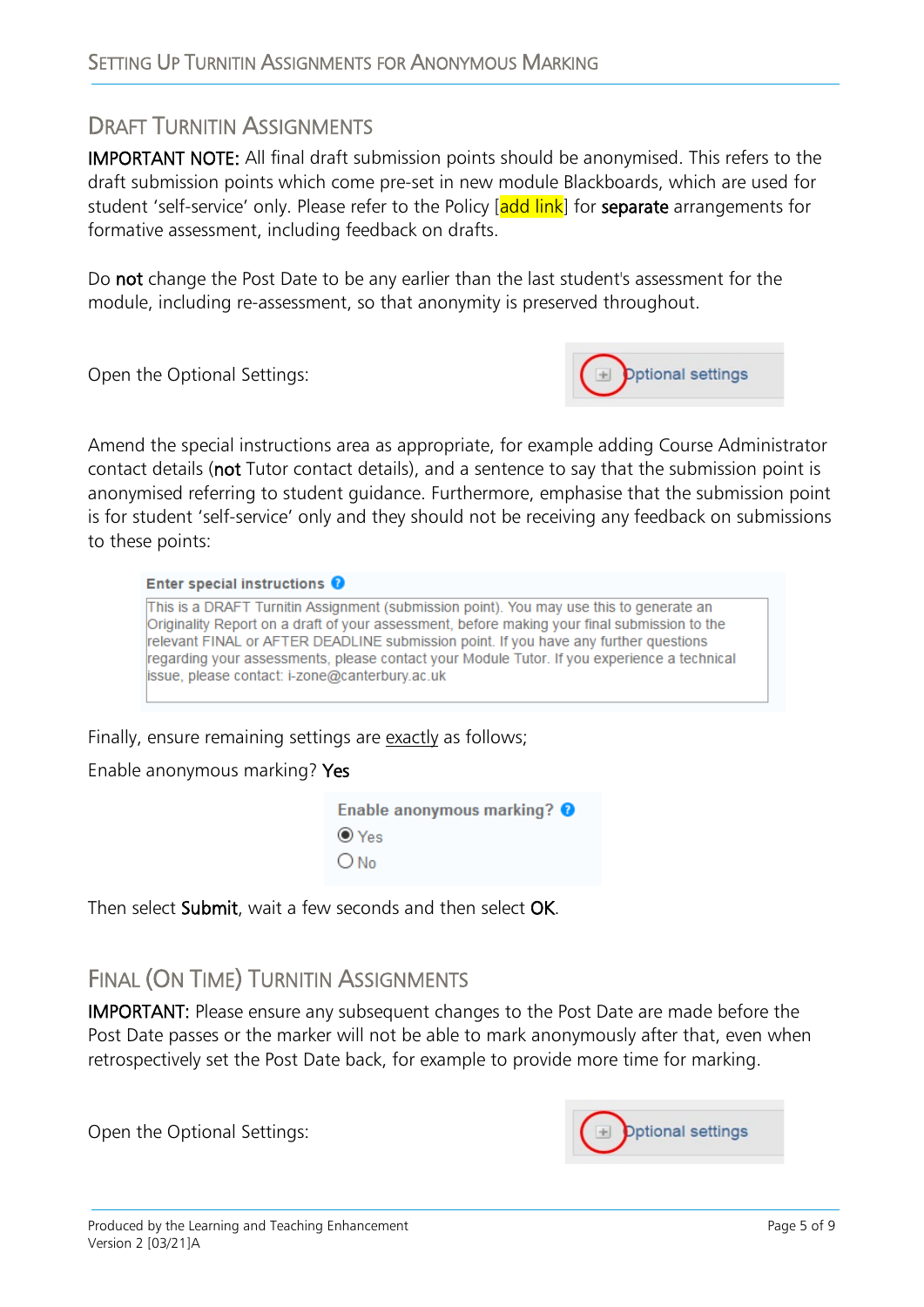Amend the special instructions area as appropriate, for example adding Course Administrator contact details (not Tutor contact details), whether and when digital feedback will be provided via Turnitin, and a sentence to say that the assignment will be marked anonymously and students must not include their name anywhere on the work they have submitted, rather they should include their Student ID to the Turnitin submission title (where they type this into Turnitin when submitting - it is important to add this to aid administrative efficiency) and in the header of their document or equivalent:

#### Enter special instructions O

Submit your FINAL submission here for this assessment. Your work for this assignment will be marked anonymously. This means that your name must not be included anywhere on the work you submit for assessment. Similarity Reports will be available once the due date / deadline has been reached. Please make sure that you submit the correct file - if you submit the wrong one you can overwrite it by clicking back into this assessment and choosing the option to 'Resubmit'. Guidance on how to submit is provided below. For questions regarding assessments, please

Finally, ensure remaining settings are exactly as follows;

Enable anonymous marking? Yes

|             | Enable anonymous marking? O |  |
|-------------|-----------------------------|--|
| $\odot$ Yes |                             |  |
| $O$ No      |                             |  |

Then select Submit, wait a few seconds and then select OK.

## <span id="page-5-0"></span>FINAL (AFTER DEADLINE) TURNITIN ASSIGNMENTS

IMPORTANT: Please ensure any subsequent changes to the Post Date are made before the Post Date passes or the marker will not be able to mark anonymously after that, even when retrospectively set the Post Date back, for example to provide more time for marking.

Open the Optional Settings:



Amend the special instructions area as appropriate, for example adding Course Administrator contact details (not Tutor contact details), whether and when digital feedback will be provided via Turnitin, and a sentence to say that the assignment will be marked anonymously and students must not include their name anywhere on the work they have submitted, rather they should include their Student ID to the Turnitin submission title (where they type this into Turnitin when submitting - it is important to add this to aid administrative efficiency) and in the header of their document or equivalent: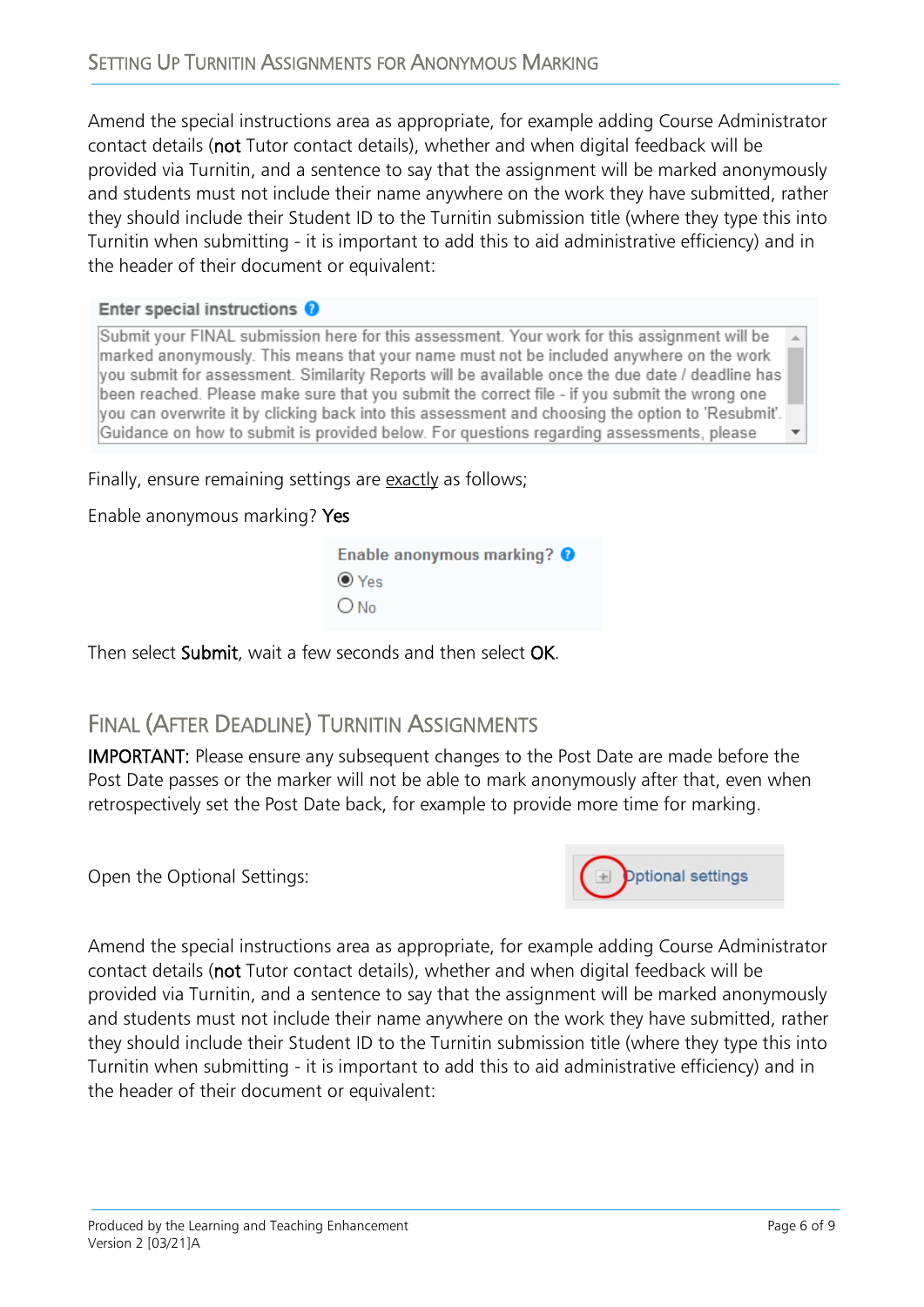#### Enter special instructions O

Submit your AFTER DEADLINE submission here for this assessment, e.g. for late, extenuating circumstances and temporary learning agreement submissions. Your work for this assignment will be marked anonymously. This means that your name must not be included anywhere on the work you submit for assessment. Similarity Reports will be available shortly after submission. Please make sure that you submit the correct file - if you submit the wrong one please contact your Module Tutor / admin to request that it be cleared so that you can submit again. Guidance

Finally, ensure remaining settings are exactly as follows;

Enable anonymous marking? Yes

| Enable anonymous marking? $\bullet$ |  |
|-------------------------------------|--|
| $\odot$ Yes                         |  |
| ONo                                 |  |

Then select Submit, wait a few seconds and then select OK.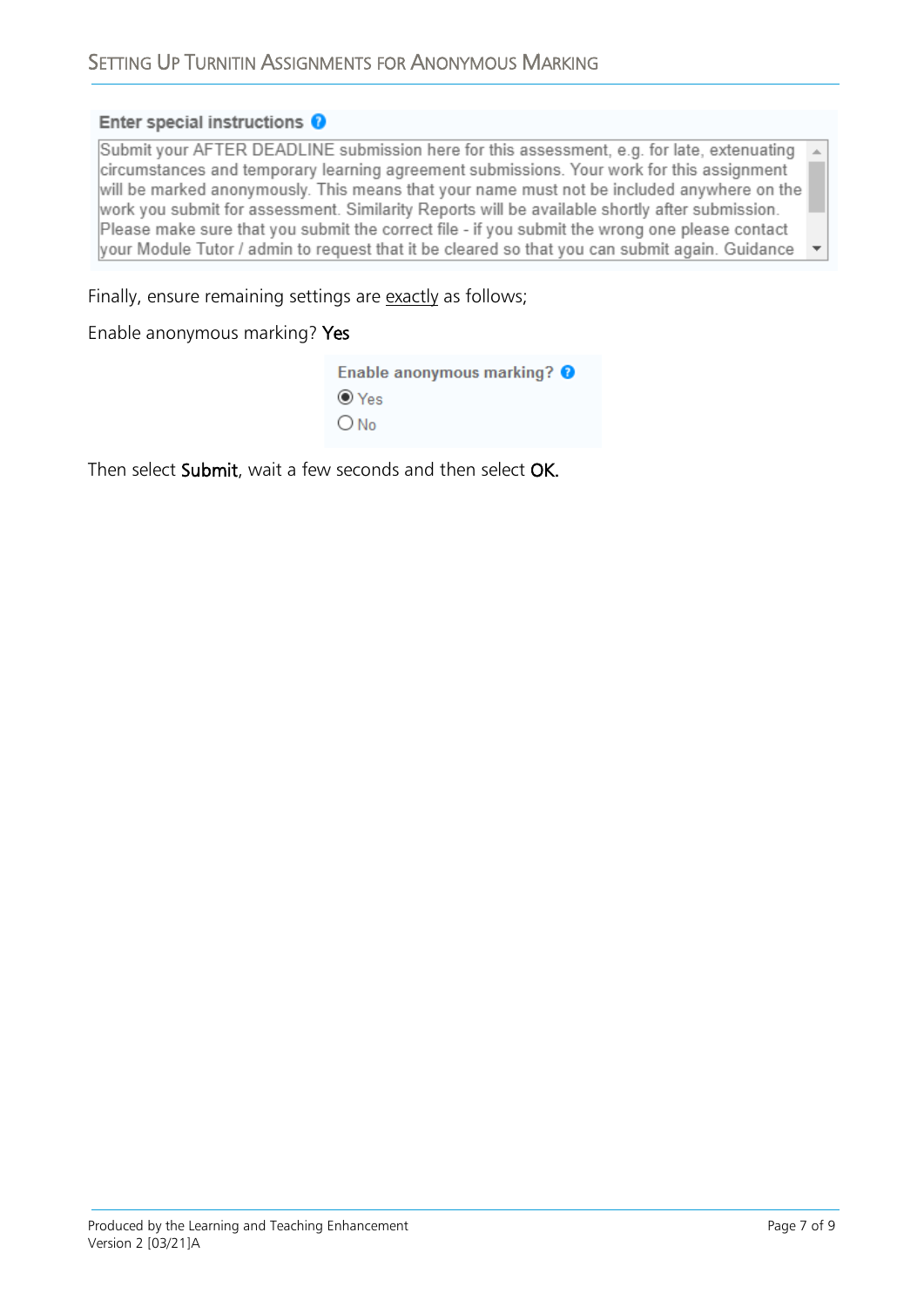## <span id="page-7-0"></span>FURTHER HELP AND GUIDANCE

Comprehensive advice and guidance, including user guides and technical support, can be found via the Blackboard Help tab.

See also the Turnitin online help in the top-right of the Feedback Studio window:

For further advice and guidance, please refer to the *Anonymous Marking Policy* [add link], *Anonymous Marking Staff Guidance* [add link], and the *Troubleshooting with Anonymous Marking on Turnitin* [add link] documents.

Contact your Module Leader / Course Director for:

• advice on which assessments should and should not be anonymised, and questions around policy, managing marking, deadlines, etc.

Contact your [Digital Academic Developer](https://cccu.canterbury.ac.uk/Project-2020-21/managing-learning-teaching-and-assessment-in-2020-21/blended-learning-support/blended-learning-resources/Support.aspx) for:

• advice on digital assessment (formerly called EMA) approaches including use of Turnitin

Contact the [Learning Technology Skills Developer](mailto:ltechskills@canterbury.ac.uk) for:

• technical training and support in setting up and using Turnitin

Contact the Staff IT Service Desk (ext 2626):

• if you receive any errors when using Turnitin